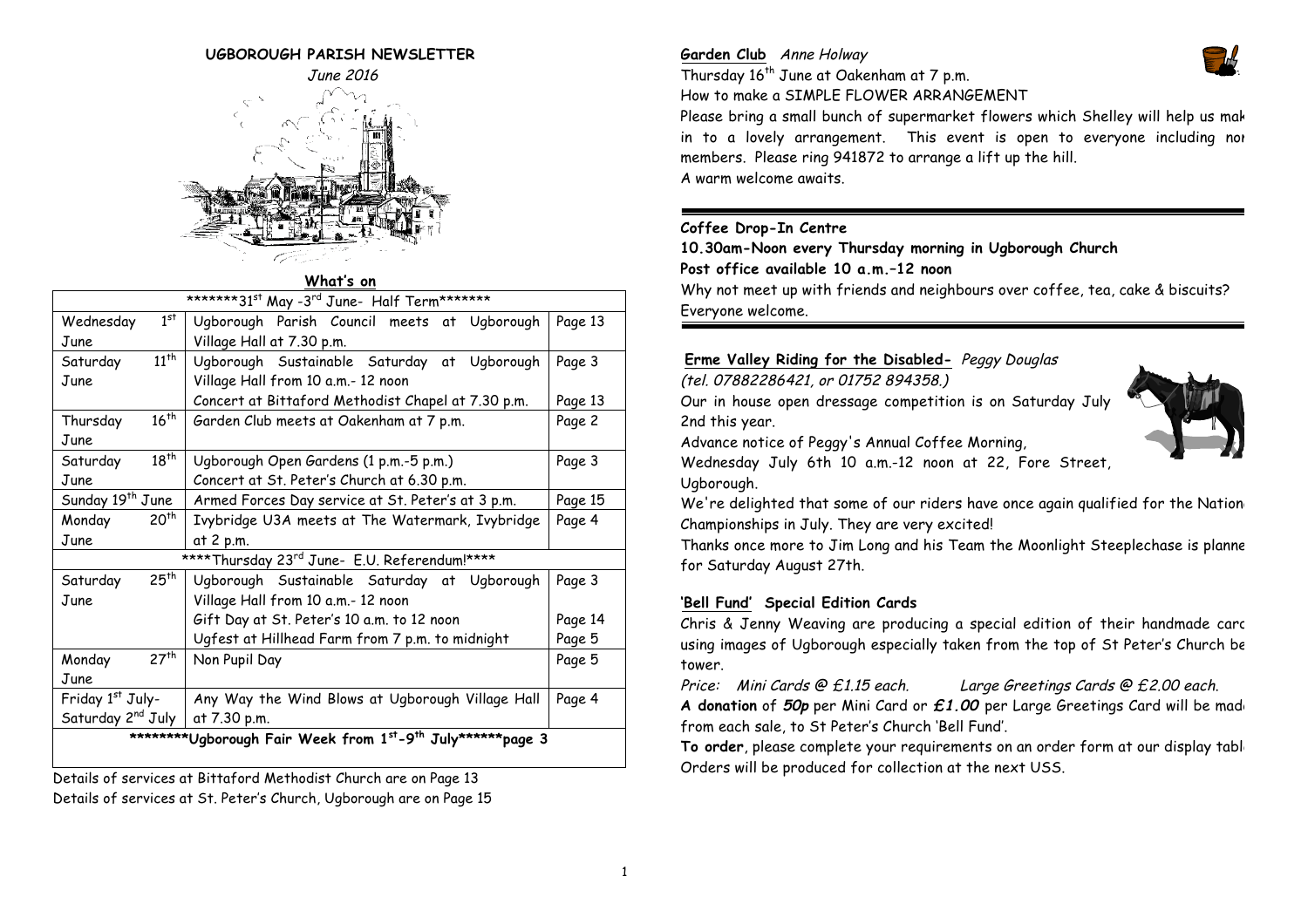## **Ugborough Sustainable Saturdays**

Locally produced food, crafts and cafe.

Proceeds from the Bring and Buy table are being donated to a local branch of the charity Chernobyl Children lifeline, which helps children from the Chernobyl area. June's dates are  $11^{th}$  and  $25^{th}$ , 10 a.m.-12 noon at Uaborough Village Hall. Look forward to seeing you there.

## **OPEN GARDENS AND CONCERT: SATURDAY JUNE 18TH**

An opportunity to inspect and admire a variety of gardens in and around the village Gardens open from 1 – 5 p.m. Cream Teas at Ugborough House Pimms at Vine Cottage Entry to the Open Gardens by programme priced at £5, available from the church from midday. Followed by **Debut** in concert in the church at 6.30 p.m. - songs old and new from the West End and Broadway Concert tickets £10 each or buy both for £12.50 All funds raised will go towards the church funds.

# **Ugborough Fair Week (commencing on 1st July and finishing with Fair Day on**

**9th July).** -Shelley Hutcheon 07720 765014

This years' Fair Week is certainly all coming together now with a packed week including a trip back to the 70s', the football tournament, dog show, pizza night, quiz night, bingo and a treasure hunt!

Fair Day will feature a children's tent with lots of activities and an entertainer. The cake stall and book stall will be in the square as usual and the now famous Brica- Brac (I'm still collecting, still room left in the man cave!), as well as some new stalls for this year. Sheaf Tossing will take place after the bands have played on the lorry and there will be plenty of food including a BBQ, deli stall and cream teas.

Keep in touch on Facebook – Ugborough Fair or email me for more information **info@oakenham.com**

## **Invictus Games** -Taff Jones

Catherine Nightingale, Fore Street, has added two more Gold Medals in swimming to her haul of golds at the last Invictus Games. I think congratulations are all in order, well done Catherine.

**Ugborough Dramatic Group Any Way the Wind Blows...** There are still some tickets available for FRIDAY 1st July **7:30 Tickets £7.50 Cheese & Wine & Entertainment** Please contact Susan Williams 3 The Square, Ugborough Text or ring mobile 07941247207 or e mail **susaninxite@me.com**

## **Ivybridge U3A** - Jean Sherrell

The June General Meeting of Ivybridge U3A will be held at 2 p.m. on Monday June 20<sup>th</sup> at the Watermark.

The speaker will be Janet Diamond on "Experiencing Egypt - Three Years in Cairo" Janet will take a brief look at the many rich and varied historical and culture influences over the centuries, and the political disruptions that Egypt had recent experienced in the 1980's, events that take in some Egyptology, an unusual visit 1 the Valley of the Kings; some lesser-known, but very important pyramids - an experiencing the assassination of the then president of Egypt.

Contact details for Ivybridge U3A:- **www.ivybridge-u3a.org.uk**  email **Ivybridge.u3a@gmail.com** or phone 01364 724700

| Ceremonial flying of the Flag.                     |                                   |  |
|----------------------------------------------------|-----------------------------------|--|
| The flag will be flown on the following occasions- |                                   |  |
| June 2 <sup>nd</sup>                               | <b>Coronation Day Anniversary</b> |  |
| June $10^{th}$                                     | Birthday of the Duke of Edinburgh |  |
| June $11^{th}$                                     | Queen's Official Birthday         |  |
| June $21st$                                        | Birthday of the Duke of Cambridge |  |
| June 25 <sup>th</sup>                              | Armed Forces Day                  |  |
| July 9 <sup>th</sup>                               | Ugborough Fair Day                |  |
|                                                    |                                   |  |

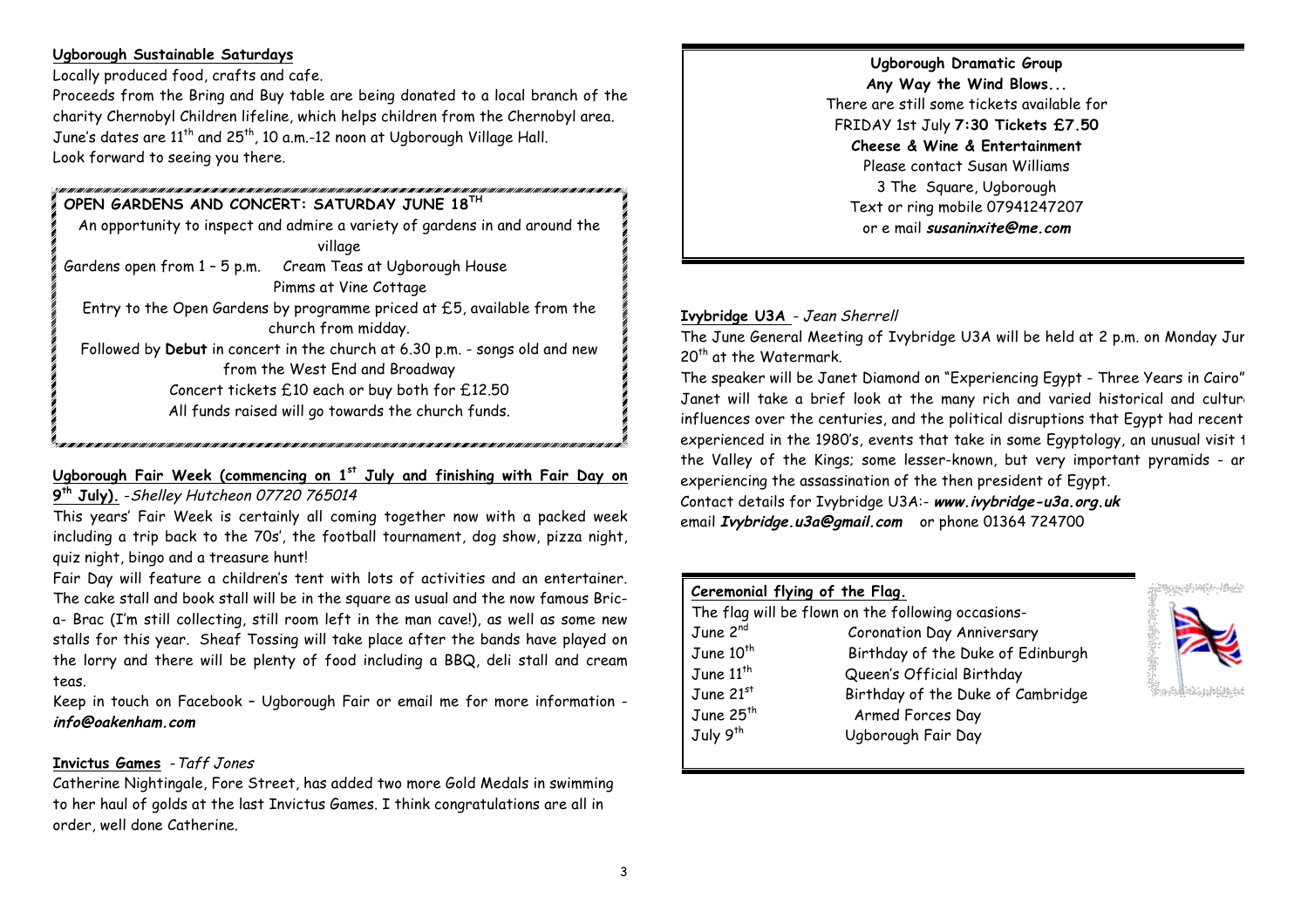## **The Beacon Federation -** Executive Headteacher - Mrs. Jane Byrne

Ugborough Primary School.

SAT's week came and went and culminated in the sharing of huge chocolate cakes (courtesy of our own Mary Berry aka Jane Byrne) at both our schools. The week went like clockwork and we really would like to extend our thanks to all concerned. **Ugfest 2016**

This year's Ugfest will be on Saturday 25th June from 7 p.m. – midnight at Hillhead Farm. There will be live music from the Long Faces and a bar with real ales and hog roast. Tickets, £7.50, are available from Catherine Gwynne (07817175460), Aimee Godfrey (07843611929) or Ugborough Pre School.  $31<sup>st</sup>$  May -  $3<sup>rd</sup>$  June- Half Term Monday  $27<sup>th</sup>$  June- Non Pupil Day

**Ugborough and Bittaford Pre- School**-(incorporating breakfast club and after school club) Charity Number 1043499 Catherine Gwynne

| <b>Opening Times</b>   | Pre-School 9 a.m.-3 p.m. Breakfast Club 8 a.m.-9 a.m. |  |
|------------------------|-------------------------------------------------------|--|
|                        | After School Club 3 p.m.-6 p.m.                       |  |
| Contact                | 07763215455                                           |  |
|                        | admin@ugboroughandbittafordpre-school.org.uk          |  |
| Toddler<br>and<br>Baby | Monday 10 a.m.-11.30 a.m., Ugborough Village Hall     |  |
| Group                  |                                                       |  |

The children have had a great time over the last few weeks getting stuck into making mud pies and potions in the field kitchen, colour-mixing paints, choosing fruits to make smoothies and making quiches. The children love these hands on, messy activities and as parents, we are delighted they do this at pre-school so we don't have the clearing up to do at home! Cooking together is also really helpful for encouraging the children to try new foods; they have at least 2 fruits or vegetables to try at each snack time.

You will have seen our posters around the parish for Ugfest on 25<sup>th</sup> June at Hillhead farm. "The Longfaces" are playing again alongside "The Swing Thing" and there will be food and a bar. We are grateful to a team of past and present parents for their help in organising the event. Tickets are selling fast so please let me or pre-school know if you'd like some ASAP.

## **Ugborough Local History Group-** Merryl Docker

Following our AGM in May, we have now closed for the summer months. At the time of writing, I am arranging an outing in June for members only and will send an email to all when I have finalised a date, time and of course place. Have a wonderful summer and I look forward to seeing you all again when our new season of talks begins again at the end of September.

**Ugborough Parish Walking Group-** David, George, Meryl and Tom.

The walk last month took place despite only 5 of us turning up. We had a really pleasant walk along the upper path through Lady's Wood where we sat and admired the swathes of bluebells.



We continued on up to East Peek then out onto the moor to the Glaze Brook. We returned via Owley Gate and back through Lady's Wood where we enjoyed the bluebells from the lower path and then walked under the old viaduct.

Please note there will be no village walk in June, July and August and we continu our exploration of our footpaths on the first Sunday in September.

#### **Beryl's Bookworms** – Joan Fletcher

The Buried Giant by Kazuo Ishiguro was our book for May. Axl and Beatrice are an old Briton couple living in a time when people seem unable to remember the past. They have fleeting and misty



memories of their son and set off on a journey to visit him, on the way becomir involved with a Saxon warrior called Wistan, an elderly Sir Gawain and a Saxc child called Edwin on the run from his village. Axl and Beatrice are gentle an loving with each other because it's impossible to hold grudges when incapable c forming and recalling memories. The collective amnesia keeps the peace as enables past battles to be forgotten.

The book seems to be about the duty to remember and the urge to forge Ishiguro's unspoken question is whether this collective amnesia can be justified a whether it is better for people to face up to the truth of past deeds even if brings vengeance. The Buried Giant is an allegory for the buried hatchet.

The Buried Giant is also a story about long love and coming to terms with oblivic as even the most precious memories end up vulnerable. In some ways it seems like children's fable written about old age.

On the whole members of the group were put off by the fantastical world c dragons, monsters and sorcery, although there was an acknowledgement that th author had written a mythical fable in order to illustrate the central allegor Unfortunately, the central theme became lost for many of us amongst the sworc and sorcery.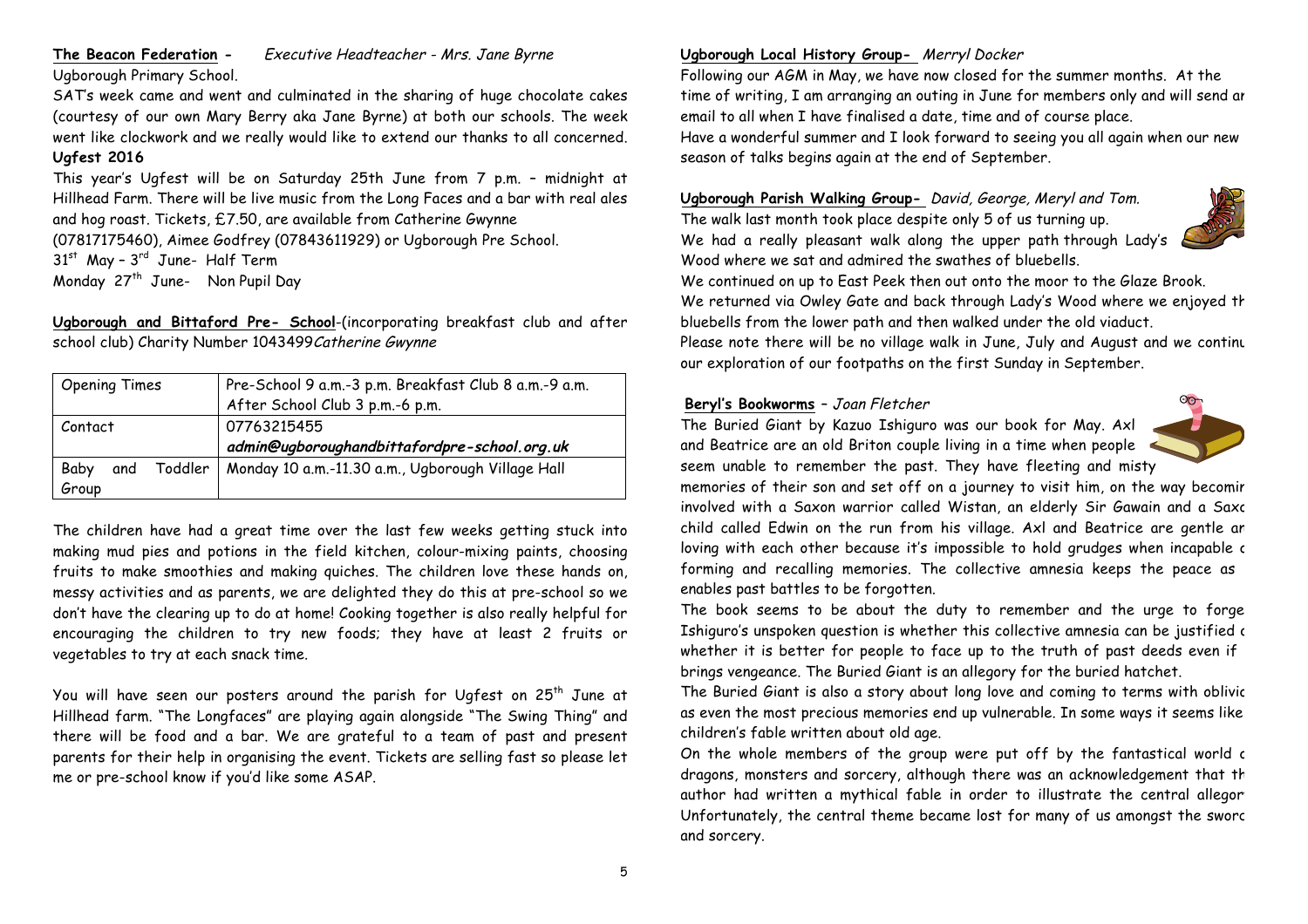Scores out of 5 from 0.5 to 3 – average 1.5. Next month: All the Light We Cannot See by Anthony Doerr

## **Rainfall at Shellwood Hill** George Arnison

In April I recorded 70mm (just under 3") of rain at Shellwood Hill, which compares to the last four Aprils of 22.5mm (2015); 112.5mm (2014); 65.0mm (2013) and 200.5mm (2012)….but is about average for April over the seven years I've been keeping records.



## **Ugborough Village Hall -** Stafford Williams

The Hall Committee held the AGM in May and it was attended by at least 8 people. Those there agreed to an increase in the minimum hire charge of £30. The accounts showed a solid performance, but increased costs were noted as was the need to seek funds for significant repairs and refurbishment. The purchase of new chairs and tables had been the biggest expenditure in the past year.

A new Public Benefit Report was prepared for the meeting and this will be available with the minutes shortly.



Your Stars Tonight. "I really don't think that that is suitable for the Ugborough Parish newsletter" splutters the steamed dietor an wrinkles her nose as she peruses my scribbled notes for this month. try to defend the freedom of the press and argue that anyway it

not my fault that star gazers' mythology is dripping with mayhem, licentiousnes and just plain yobbish behaviour. As always I am given very short shift an ordered outside - condemned to the darkness of midnight at the bottom of th garden.

As I gaze at the sky I ponder the life of Ariadne  $-$  for it is she that has brought discord into the editorial nest. For there high in the sky at this time of year Ariadne's crown - the constellation of Corona Borealis placed in the sky (or so th Greeks believed) by Bacchus to comfort Adriane after she had been deserted  $t$ Theseus, her live-in lover. As daughter of Minos, the king of Crete, she had been top warder of the labyrinth, where annually seven young lads and seven your lasses from Athens were sacrificed to the Minotaur. This plot line develops int something far more lurid than the average episode of Cell Block H (brief nod to it creator Reg Watson who died recently). What I had not previously realised we that the Minotaur - half man, half bull - came from one of the Queen of Crete unmentionable nights out. Not surprisingly Ariadne wanted to escape such dysfunctional household and anti-social career. Assisting Theseus in his escape from the labyrinth and then eloping with him to Naxos seemed to offer a way ou Alas, when Theseus found she was already married, he abandoned her and it hardly surprising that this story had no happy ending. It depends on your choice c narrator but either she hung herself, died in childbirth or was murdered. An awf warning to us all – especially if you have a crush on any itinerant Minotaur slayers.

And her crown is in the June sky - an attractive semicircle of  $7$  stars high in the sky when facing south at midnight and roughly spanning the apparent width c between forefinger and thumb at arm's length. Once you can identify Coror Borealis it becomes unmistakeably recognisable and acts as good marker from which to explore the rest of the summer night sky. Immediately to its right Bootes, the Herdsman, anchored by the bright orange star of Arcturus, now th brightest object on the sky, while to the left is the (roughly) square body a Hercules. Let the eye carry on eastward and there is the Lyre with the steely white star Vega challenging even Arcturus in its brightness.

But try as I may, I cannot see a pattern of stars recognisable as a steamed dietor.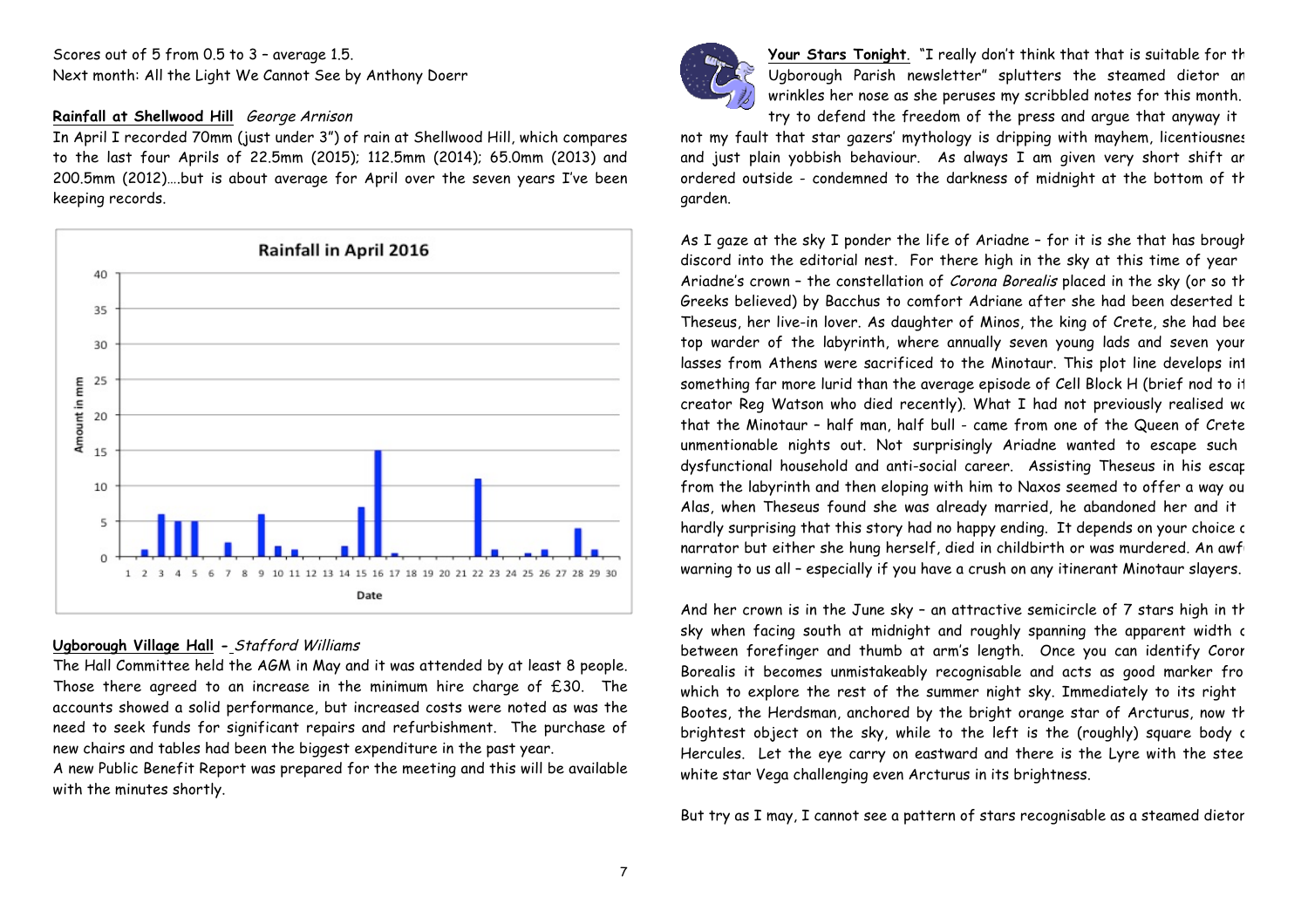#### **'Our Outdoors'** – Clive Hart

As a Parish Councillor, having seen the plaques in Ugborough Square, I decided to look into what winning the Best Kept Village award entailed and whether entering the competition could be resurrected. However, I wanted to look at it from the perspective of the whole parish and not just Ugborough Village.

I discovered that the competition was run by the Campaign for the Protection of Rural England (CPRE) and in fact had been recently replaced by a new competition entitled 'Our Outdoors'.

Rather than being based on a village as a whole, this competition focuses on particular projects carried out by the community that relate to the 'Great Outdoors'. There are three categories (only one can be entered at a time) namely:

- Most creative and distinctive planted outdoor space
- Most improved and innovative outdoor location (before and after)
- Our outdoors as a special sustainable place in the community

There are two elements that determine the award winners. Firstly, there is a **Profile**, split into five sections and written by the entrants themselves, to describe their entry. Secondly, there is a **Judges Inspection** that looks at the Profile in conjunction with a visit to see the entry.

There are three trophies, based on community size, >500, 150-500 and <150 and the prize is free membership of the CPRE for one year, a certificate and a cheque for  $£200$ . The closing date for entry this year is  $30<sup>th</sup>$  June.

Whether we enter the competition or not, my thoughts are that this is an opportunity to bring the community together in different ways throughout the year to make the best of what is already a beautiful parish. With the support of my colleagues on the Parish Council I have secured a small fund to help with getting any projects that meet the criteria 'off the ground' and this could be increased with fund-raising activities that, most importantly, would bring people together for a positive purpose.

I already have one suggestion from a parishioner and if anyone has any ideas or just wants to play an active role in the community please contact me, either through the Parish Council or via email (**cwjhart@sky.com**)

#### **Ugborough Flower Festival**

I'm sure there will be more to say in next month's edition, but very well done to everyone who was involved in this amazing community event. The displays were so impressive and creative, and the whole atmosphere was truly wonderful. Thank you so much for all your hard work.

#### **Sports Report -** Janner Motson

We are on our way to Wembury, we are on our way to Wembury, la la la la, la la la! And so on. That was the chant at Uggie Park for the final game of the seasc when the U14s entertained Kingsey in the semi-final of the South Devon, West by Sou West Reserve Team, Junior, North Division, Senior Colts Second Tea Alliance Cup. However, dreams were shattered by a late 14 goals by the oppositic to send the home fans back from Hillhead Cross to lick their wounds. Despite Mc of the Match Dardy having a blinder between the sticks and Clubman of the Yec Cam H coming close, but not that close, the only cheer was the thoughts that th team could still go to Wembury for the beach.

Elsewhere, the cricketers only lost by 75 runs in a narrow encounter at Yealmpto. Putting the home side in on a flat mat the Uggies skipper regretted the gamble as catches were fumbled and the out of practice bowlers toiled in the heat of a col spring evening. Chasing 138 the only resistance came from the youngsters Sam I and Tom F with the experienced players all getting starts but not converting thes into….well any runs really. Speaking in the pub afterwards team manager Jeremy Hobart told Sports Report; "I will be looking seriously at selection [from th menu], but let me finish my pint first" – a serious time for Ugborough Cricket!

#### **South Hams Children's Centre** -Vicky Rawlings ,01803 847 626

Although we have moved to Totnes, we continue to run services dedicated to c under 5's and their families in Ivybridge and its outlying areas. The timetable for the summer term, is available on the website-

**www.southhamschildrenscentres.org.uk** 

**Dates for diaries.** 

**Monday 27th June** .

Soft Play session at Endsleigh Garden Centre 1 – 2 p.m.

#### **Every Monday**

Step by Step, a group for families with under 5's that have additional needs or for parents that have concerns about their child's development. The Den, South Brer Primary School, 11.15 a.m. – 12.15 p.m.

Young Parents Group. Group for under 25's with an under 5. The Methodis Church, Fore St, Ivybridge. 12.30 – 2 p.m.

Chatterbox- a stay and play with child health clinic run with the health visitor. The Den, South Brent Primary School. 1.30 – 3 p.m.

#### **Every Tuesday**

Messy Play for under 5's at The Den, South Brent Primary School. 9.45 – 11.15 a.m. **Booking is essential. Call 07973748497 to book**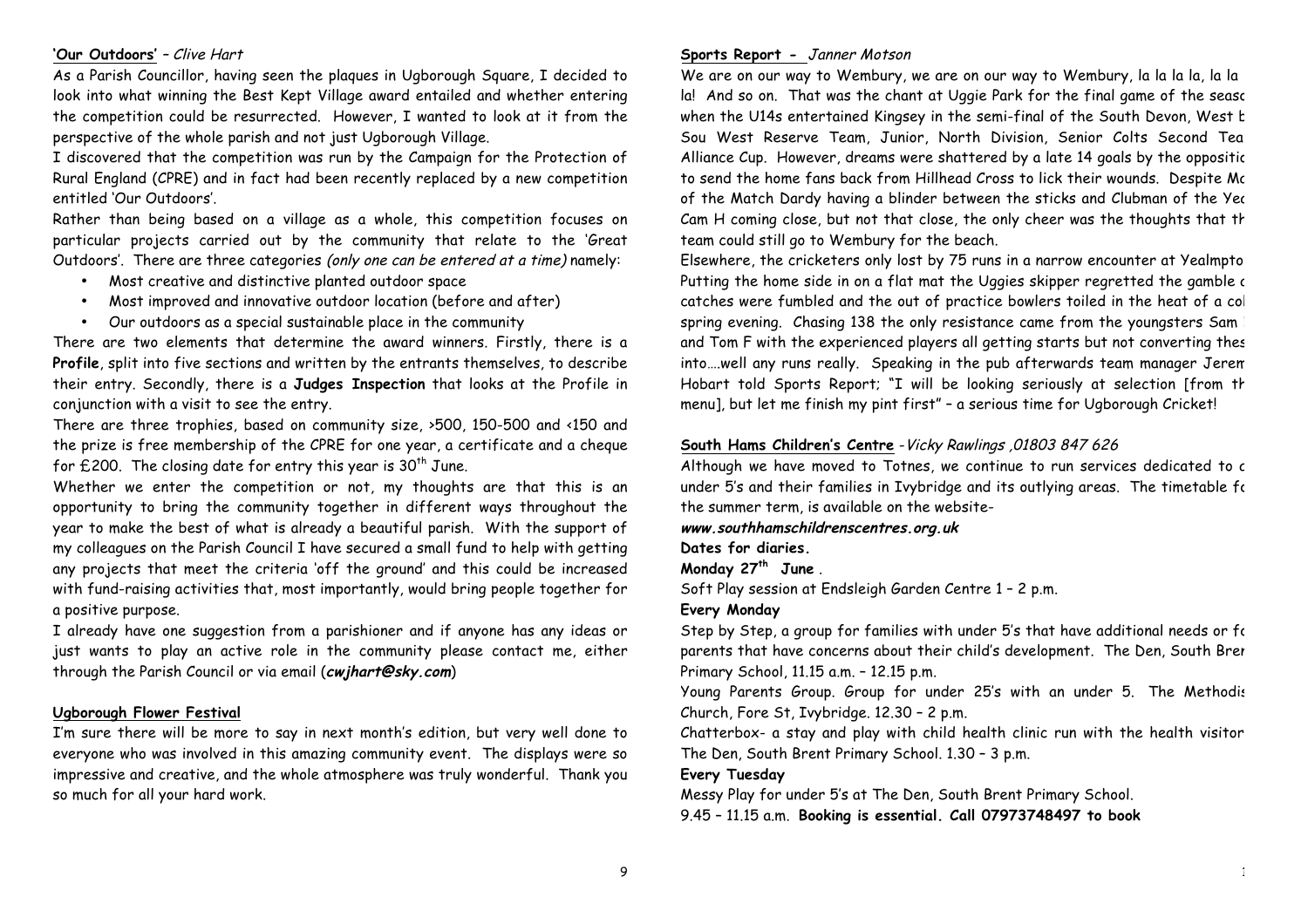## **Every Wednesday**

Here's looking at you baby. Group for children aged 0 -12 months in The Library, Ivybridge,  $1 - 2$  p.m.

## **Every Thursday.**

Chatterbox- a stay and play with child health clinic run with the health visitors. St.John's Church Hall, Blachford Road, Ivybridge. 1.30 – 3 p.m.

## **Every Tuesday and Friday.**

Parent Support Sessions in The Library, Ivybridge from 9.30. 1:1 advice/support available for all parents of under 5' s. Please call Sam 07525733936 or Sarah 07725601492 to book a time.

## **Ugborough Parish Council** Clerk: Sarah Woodman

Tel: 01364 661127 Email: **ugboroughpc@yahoo.co.uk** Website: **ugboroughparishcouncil.gov.uk**

**The Annual Parish Meeting** was held on the 20<sup>th</sup> April in Bittaford - which is held for residents to have their say. Most of the issues raised related to the highways, in particular the flooding and ice on the A3121 at Ludbrook, the traffic hazard to school children on Bittaford Hill and speeding in Bittaford, Moorhaven and Ludbrook. The Meeting made a resolution to ask DCC for an extension of the 30mph speed limit to beyond Skew Bridge, which would make it safer for children accessing the swimming pool at Highbanks.

Once again, the need was expressed for a warning sign on the bend at the Ship Inn, indicating the turning. DCC cannot afford a new sign, but will provide a replacement – but only if someone will confirm that the original sign is missing. If you can remember a sign being there, please tell Cllr Hosking or Cllr Holway.

Glowing reports were received at the meeting, from Bittaford and Ugborough village halls, the preschool, Moorhaven Management and local sports groups, and an update was given on the Neighbourhood Development Plan. DNP Ranger Ella Briens explained the role of the ranger, which included arranging archaeological working parties at Glascombe Corner, and activities for Junior Rangers – have a look at **http://www.dartmoor.gov.uk/funzone**. Uncontrolled dogs on the moor continue to be a problem and should be reported – phone the Dartmoor Livestock Protection Officer on 07873 587561.

Proposals for enhancing our villages were discussed, with a view to entering 'Our Outdoors', which replaces the Best Kept Village competition. Funding is available from the Parish Council, and more details will be published in the newsletter.

The Annual Parish Council Meeting preceded our normal meeting on 4<sup>th</sup> May, in which arrangements were made for the following year. Cllr Beable continues as the Chairman, with Cllr Hutcheon Vice-Chairman, and all the Councillors assigned 1 specific responsibilities. Meetings will continue on the first Wednesday of th month (second Wednesday in July, to avoid the Fair)

**DNP Member Cathie Pannell** discussed Dartmoor matters at the start of the Parish Council Meeting, and some funding may be available for local projects. blocked leat above Moorhaven was causing flooding and damage along Leigh Lane which the Clerk would report to Ranger Ella Briens.

**A Broadband Voucher Scheme** has been launched, which may be available for residents and businesses whose speeds are below 2Mbps, with the aim of improvir Broadband speeds to a minimum of 10Mbps. The vouchers of up to £500 can b redeemed with one of the suppliers listed on

**http://www.connectingdevonandsomerset.co.uk/cds-broadband-voucherscheme/**

The Neighbourhood Plan consultation had now ended, and the Working Group was considering the responses.

Two previous planning applications were considered at the meeting, with r change in the Parish Council recommendations: Two stables, rather than th proposed 4, would be more appropriate to the size of the field to the south side c Quillet, Wrangaton; and Councillors supported the revised scheme for change c use of agricultural building to light industrial at Cutwellcombe Farm.

Works to the retaining wall opposite the Horse & Groom in Bittaford are du to start this summer, and the bus shelter will be temporarily relocated along th road. This would be a good opportunity to replace the bus shelter, which has see better days, and the Parish Council will be looking into sourcing a replacement.

**The Ivybridge & District Community Transport Association** received a grant of £180 from the Parish Council. This scheme provides transport for journeys 1 hospital appointments, doctors, dentists or just to visit friends. Volunteers us their own cars to transport passengers, for which they receive 45p per mile 1 cover the fuel and running costs of the car. The charge is 65p per mile for return journey, or 90p per mile for one way, with a minimum charge of  $£3$ . To boc a car, ring the co-ordinator on 01752 690444 between 9 a.m. - 12.30 p.m. Mondc to Friday, or leave a message and someone will get back to you as soon as possible.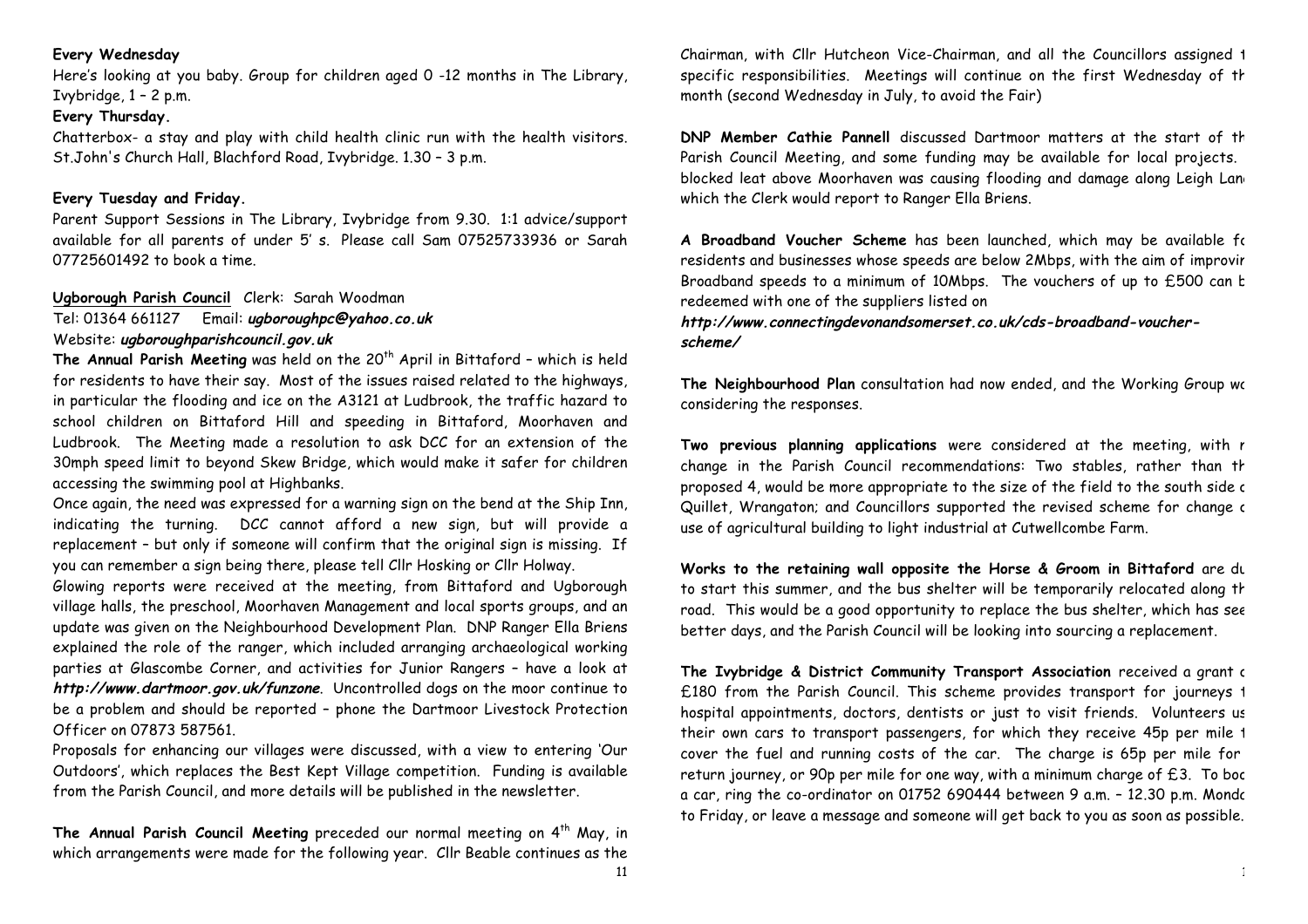**A Carers Roadshow** is being held at the Watermark on Referendum Day 23rd June 2016. Drop in and have tea or coffee and cake – find out what is available and explain your needs. For more information go to

**https://new.devon.gov.uk/haveyoursay/consultations/carers-services/**

**The 2015/16 Accounts** were approved at the Meeting, prior to their submission to the auditor. Over the year, the Parish Council received £33,101 and spent £30,230, leaving net receipts of £2871. Much of the increased receipts and payments related to TAP projects and Neighbourhood Plan preparation, which were grant-funded. Full details of the accounts are available on the noticeboards and website, **ugboroughparishcouncil.gov.uk**

The next Parish Council Meeting will be held on Wednesday 1<sup>st</sup> June, starting at 7.30 p.m. Agenda and minutes are displayed on the noticeboards and website.

## **Bittaford Methodist Chapel** Jutta Berger 01752 698381

Please come and join us - we look forward to welcoming you. Sunday 5<sup>th</sup> June 10.30 a.m. Revd. David Youngs Sacrament of Holy Communion Sunday 12<sup>th</sup> June 10.30 a.m. Mr. John Pointon Sunday 19<sup>th</sup> June 10.30 a.m. Mr. Mike Cade Sunday 26<sup>th</sup> June 2.30 p.m. Revd. Ralph Ward Sacrament of Holy Communion

The next Fundraising event is our Concert: Saturday 11th June 7.30 p.m. Our Hall is available for hire. We have a small Tea Kitchen. All enquiries contact: Jutta Berger as above or e-Mail to: **juttaberger@tiscali.co.uk** Green Pastures Coffee Bar for families with small children. Open every Friday from 10 a.m. 'til 12 noon including School Holidays!

## **St. Peter's Church, Ugborough**

In this month of celebrations and events within our Mission Community we will join with people around the world to celebrate the Queen's 90th birthday. On 11th June our Queen celebrates her official birthday and many churches in the

Church of England will be marking this occasion at their Sunday services on 12th June. The churches in our Mission Community that day will commemorate the Queen's birthday and tea and cake will be served after the services. The Queen is a wonderful example of service and as we celebrate her ninety years I believe we are challenged by the question, 'Am I a willing servant committed to the welfare of others?'

On behalf of the PCC's, may I offer an open invitation to people living and visitir the parishes to visit one of the below mentioned church services and join with u to give thanks for Her Majesty's loyal service and commitment. Like good stewards of the manifold grace of God, serve one another with whateve gift each of you has received. (1 Peter 4.10) Please feel free also to use this prayer

#### **Heavenly Father,**

**as we celebrate the ninetieth birthday of Her Majesty the Queen, receive our heartfelt thanks for all that you have given her in these ninety years and for all that she has given to her people. Continue, we pray, your loving purposes in her, and as you gather us together in celebration, unite us also in love and service to one another; through Jesus Christ our Lord. Amen**

#### **Church Services on 12th June**

| Diptford with North Huish | 10.30 a.m.                    |  |
|---------------------------|-------------------------------|--|
| Ermington                 | 9.30 and 11 a.m.              |  |
| Halwell and Moreleigh     | 9.15 a.m. at Moreleigh Church |  |
| Harberton                 | 10.30 a.m.                    |  |
| Harbertonford             | $9.15$ a.m.                   |  |
| Ugborough                 | 11 a.m.                       |  |

A very Big Thank You, for all who took part in our Archbishop's initiative 'Thy Kingdom Come' and spent time at the prayer tables in our Churches around the Mission Community.

As we draw to the end of this year's Christian Aid Week, our 'Prayer Tables', will be focusing on our call to serve others, please take time to use them.

You can find a number of prayers to help your thoughts at the following webpage: **www.churchofEngland.org/prayer-worship/topical-prayers.aspx** With every blessing, David

#### **St. Peter's Gift Day**

Please see the envelope enclosed with this Newsletter. Our church has been at the heart of the parish community since 1121 and it costs about  $£85$  a day just for running costs to keep the church open. This year's Gift Day will take place c Saturday  $25^{th}$  June and the churchwardens will be in church to receive your gift from 10 a.m. to 12 noon. Please give generously- thank you.